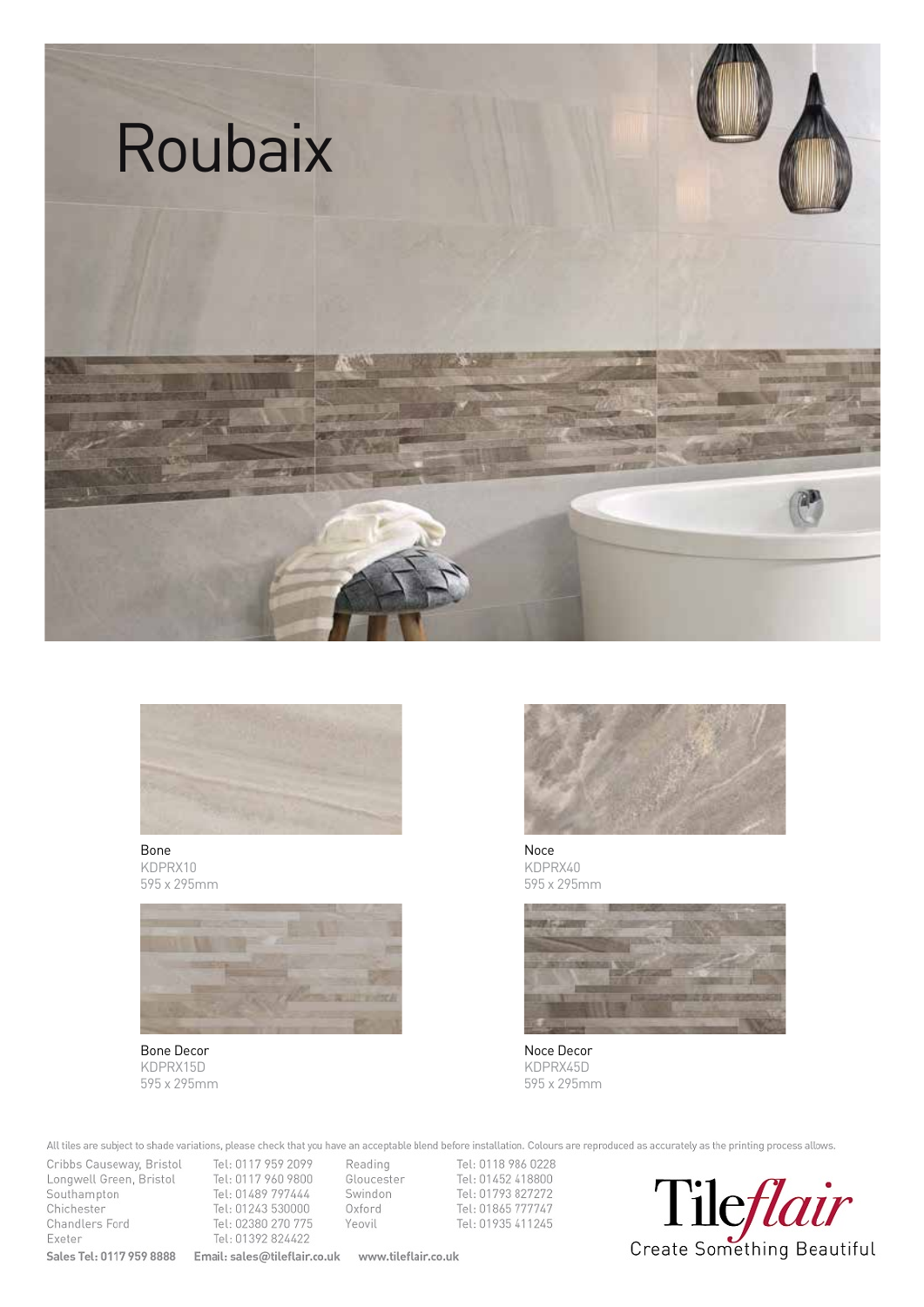



Moon KDPRX30 595 x 295mm



Moon Decor KDPRX35D 595 x 295mm



Dark KDPRX20 595 x 295mm



Dark Decor KDPRX25D 595 x 295mm

All tiles are subject to shade variations, please check that you have an acceptable blend before installation. Colours are reproduced as accurately as the printing process allows.<br>Cribbs Causeway, Bristol Tel: 0117 959 209

Congwell Green, Bristol Tel: 0117 960 9800<br>Couthampton Tel: 01489 797444 Pouthampton<br>
Chichester<br>
Tel: 01243 530000 Chichester Tel: 01243 530000<br>Chandlers Ford Tel: 02380 270 775 Chandlers Ford Tel: 02380 270 775<br>Exeter Tel: 01392 824422 Exeter Tel: 01392 824422<br>Sales Tel: 0117 959 8888 Email: sales@tileflair.

Cribbs Causeway, Bristol Tel: 0117 959 2099 Reading **Sales Tel: 0117 959 8888 Email: sales@tileflair.co.uk www.tileflair.co.uk** 

Exercise Tel: 01452 418800<br>
Swindon Tel: 01793 827272 Swindon Tel: 01793 827272<br>Oxford Tel: 01865 777747 Oxford Tel: 01865 777747<br>Yeovil Tel: 01935 411245 Tel: 01935 411245